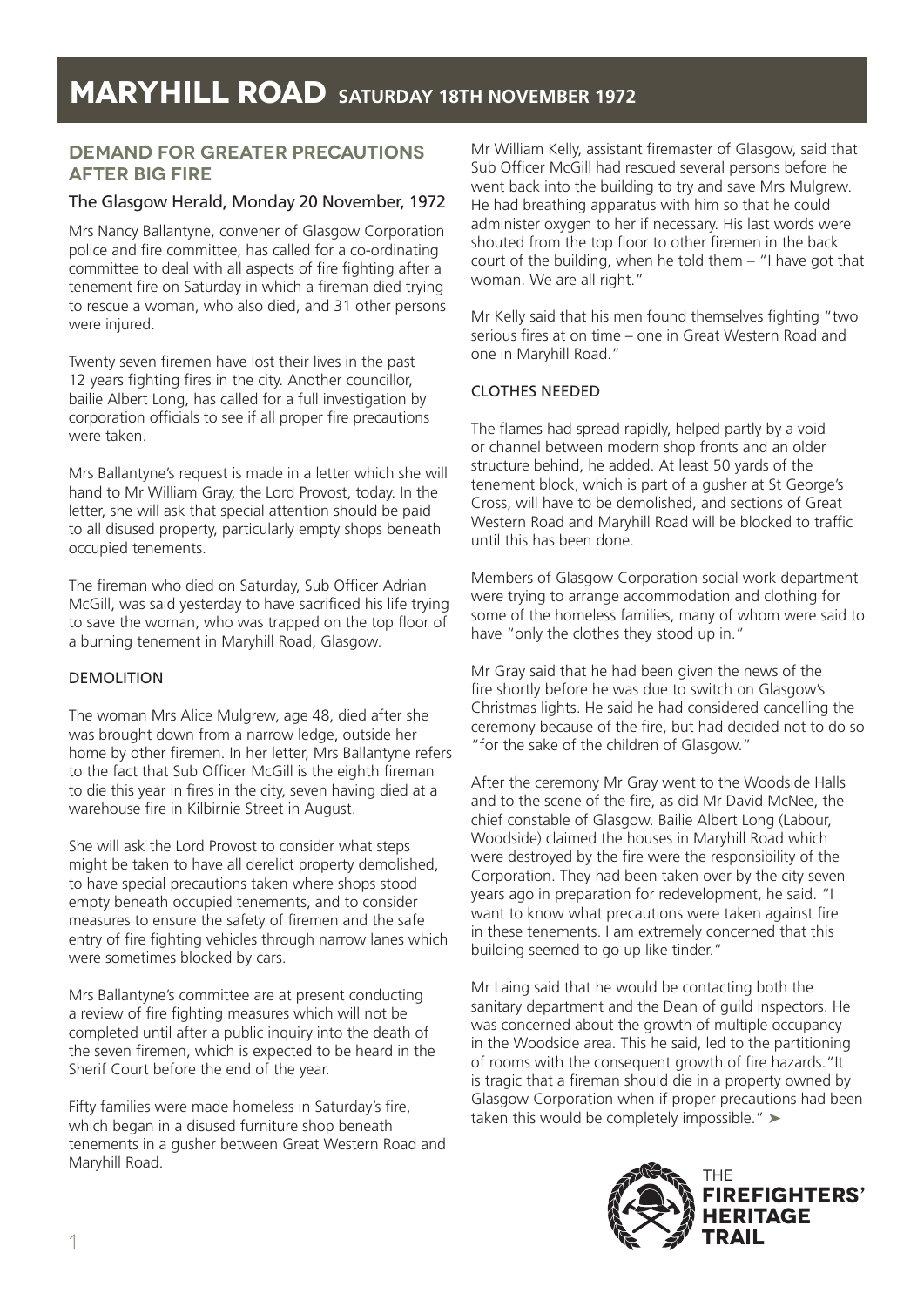## **MARYHILL ROAD SATURDAY 18TH NOVEMBER 1972**

#### NARROW LEDGE

One of the residents, Mr John Mathieson, aged 22, twice crawled along a narrow ledge about 50ft up, each time carrying a child from a neighbouring flat which he handed to a fireman on a turntable ladder placed against the tenement.

Mr Mathieson said yesterday that he had moved into the tenement on Friday. He added:– "When I looked out at the narrow ledge I thought to myself that I wouldn't like to try walking on it. "I didn't realise that I would be doing it so soon. I couldn't go through with that again, but I had no choice on Saturday for the sake of the two children, whose parents were out when the fire began."

All but six of the families in Foresthall have now been given accommodation or have moved in with relatives and friends. A spokesman for the social work department said last night that all those left homeless would be rehoused.

#### UNDERGROUND AFFECTED

Glasgow's Underground system will be out of action today with the exception of two shuttle services from St Enoch station to Shields Road, and Partick Cross to Govan Cross.

A transport department spokesman said last night:– "Saturday's fire in Maryhill near St George's Cross has made a stretch of line unsafe. We hope to be back in action by Tuesday."

#### The Glasgow Herald, Wednesday 22 November, 1972

#### REQUIEM MASS

Requiem Mass for Sub officer Adrian McGill, the fireman who died will be offered today at St Saviour's Church, Govan, by the Most Rev. Dr James D. Scanlan, Archbishop of Glasgow. Six firemen will be among the pall bearers at the funeral afterwards at St Conval's Cemetery, Barrhead.

The funeral of the other victim, Mrs Alice Mulgrew, of 27 Maryhill Road, will take place tomorrow at St Kentigern's Cemetery, Lambhill, after Requiem Mass at St Columba's Church, Maryhill.

It was confirmed yesterday that the Post Office at St George's Cross and the houses above which are affected by the fire, will have to come down.

## **COURAGE OF FIRE OFFICER PRAISED**

#### The Glasgow Herald, Thursday 23 November, 1972

Sub Officer Adrian McGill, the Glasgow fireman who died while trying to save a woman victim in the St George's Cross tenement fire on Saturday, was buried yesterday at St Conval's Cemetery, Barrhead.

Earlier, the courage and sacrifice of Sub Officer McGill and his colleagues in the Glasgow Fire Service, 27 of whom have died in the past 12 years while fighting fires, was praised by the Most Rev. Dr James D. Scanlan, Archbishop of Glasgow, at a Requeim Mass at St Saviour's Church, Govan.

He said:– "So often our firemen have to risk their lives protecting us in Glasgow from fire. The example of this brave fireman and his predecessors who have given their lives so unstintingly and unhesitatingly will be an inspiration to all of us."

#### CHILDREN

Mr McGill's two older children, Stephen, aged nine, and Shirley, aged eight listened with their mother Aileen, at the front of the packed church as the archbishop continued:– "When his children grow up they will be to tell their children, and their children's children of the epic heroism of their father."

A third child, Alan is seven months old.

The service was attended by Mr William Gray, the Lord Provost, and a number of councillors, Mr George Cooper, firemaster, Mr David McNee, chief constable, other senior police and fire service officers, and hundreds of relatives and friends. Mr McGill lived in Orkney Place, beside, Govan fire station.

#### **WREATH**

After the service six firemen bore the coffin to the waiting cortege. Among the many wreaths at the graveside was one from the family of Mrs Alice Mulgrew, who Mr McGill was trying to rescue from her top floor flat in Maryhill Road. He had already rescued several others who were trapped. Mrs Milgrew will be buried at St Kentigern Lambhill, today after Requiem Mass at St Columba's Church, Maryhill. ➤